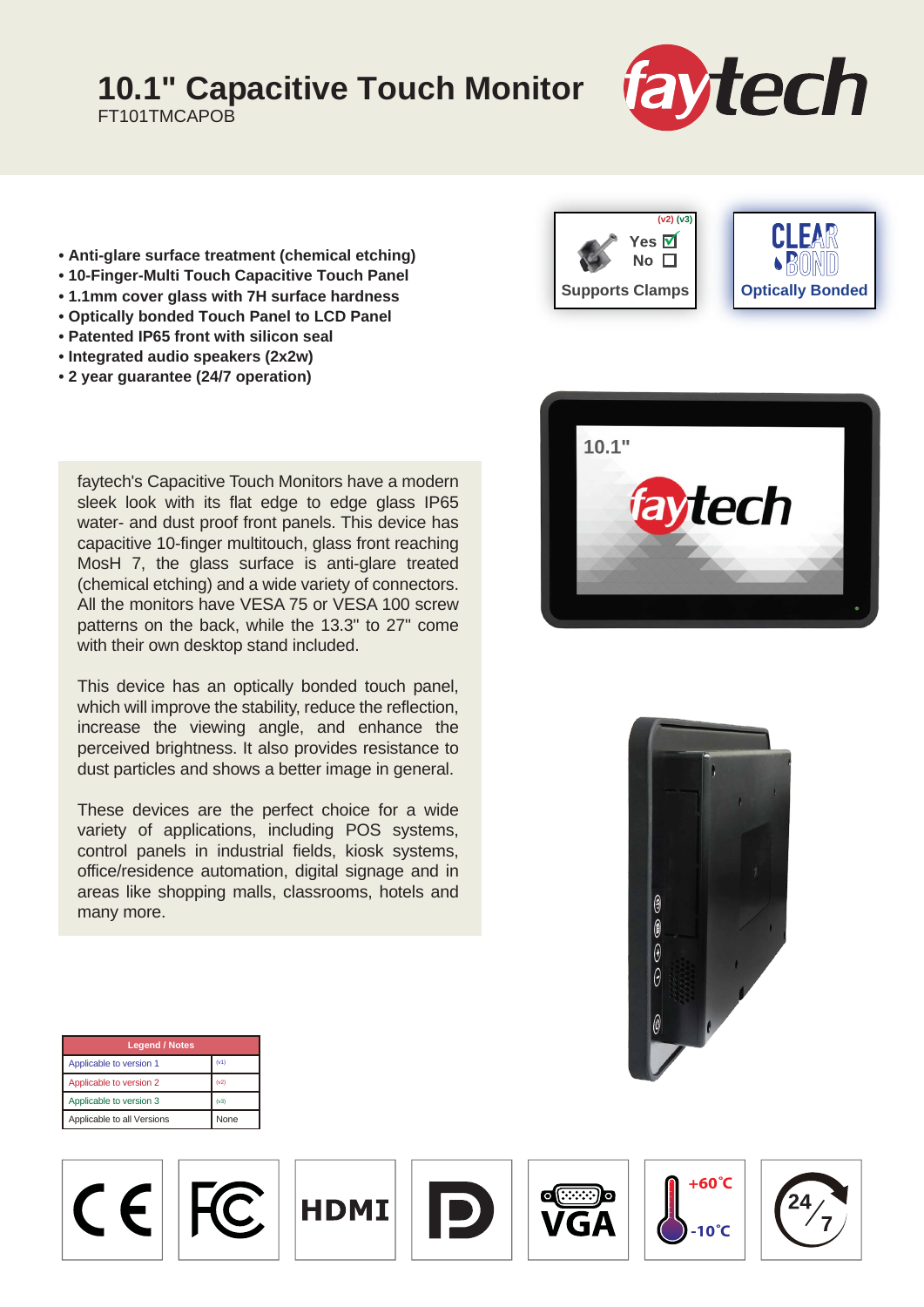| <b>Product name</b>        |                       |                              | <b>10.1" Capacitive Touch Monitor</b> |                            |                       |                      |          |
|----------------------------|-----------------------|------------------------------|---------------------------------------|----------------------------|-----------------------|----------------------|----------|
| Article code / EAN number  |                       | FT101TMCAPOB / 6920734010141 |                                       |                            |                       |                      |          |
| <b>Global Article Code</b> | European Article Code | Release date (D/M/Y)         | <b>Version*</b>                       | <b>Global Article Code</b> | European Article Code | Release date (D/M/Y) | Version* |
| 3030502602                 | 1010501654            | 01/11/2019                   | V <sub>1</sub>                        |                            |                       |                      |          |
| 3030504405                 | 1010501876            | 11/08/2020                   | V <sub>2</sub>                        |                            |                       |                      |          |
| 3030509593                 | 1010502307            | 01/12/2021                   | v <sub>3</sub>                        |                            |                       |                      |          |

| <b>IP Rating</b> |                        |  |  |
|------------------|------------------------|--|--|
|                  | IP65 Front / IP40 Back |  |  |

| <b>LCD Panel</b>                       |              |
|----------------------------------------|--------------|
| Screen diagonal (Inch/cm)              | 10.1/25.65   |
| Display active screen size (cm)        | 21.70×13.60  |
| Aspect ratio                           | 16:10        |
| Physical resolution                    | 1280×800     |
| Maximum showable resolution            | 1920×1200    |
| Colours displayed                      | 16.7M        |
| Brightness (cd/m <sup>2</sup> )        | 350          |
| Contrast                               | 800:1        |
| Typical reaction time Tr/ Tf (ms)      | 10/15        |
| Visual Angle horizontal/vertical (°)   | 170/170      |
| Backlight / Backlight Lifetime (hours) | LED / 20,000 |

| <b>External Connectors</b> |                          |  |
|----------------------------|--------------------------|--|
| Video                      | 1x HDMI 1.3 (incl. HDCP) |  |
|                            | $1xDP^{(v3)}$            |  |
|                            | 1x VGA                   |  |
|                            | $1x$ DVI-D $(41)$ $(42)$ |  |
| Audio                      | 1x PC-Audio              |  |
| <b>Touch Connector</b>     | 1x USB                   |  |
| Connectors                 | 1x 12V DC-In (screwable) |  |

| <b>Touch Panel</b>    |                                          |  |  |
|-----------------------|------------------------------------------|--|--|
| Touch Technology      | Projected Capacitive 10-point Multitouch |  |  |
| l Touch Panel Drivers | Windows: Linux: Mac: Android             |  |  |
| Touch Life (Contacts) | Unlimited                                |  |  |
| Surface Hardness      | 7Н                                       |  |  |
| Surface Treatment     | Anti-glare (chemical etching)            |  |  |
| Glass Strengthening   | <b>Chemically Strengthened</b>           |  |  |

| <b>Operation / Mechanical</b>                |                                             |  |
|----------------------------------------------|---------------------------------------------|--|
| Operating Temperature (°C)                   | $-10 - +60$                                 |  |
| Humidity Range (RH)                          | 10% - 90%                                   |  |
| Net weight (kg)                              | 0.95                                        |  |
| Gross weight (kg)                            | 2.20 (incl. cartonage)                      |  |
| Housing material                             | Rubber front, plastic ABS back case         |  |
| Housing (mm) $L \times W \times H$           | $278.0 \times 203.6 \times 33.3^{(v2)(v3)}$ |  |
| Cut-out for clamp supports (mm) $L \times H$ | $264.0 \times 179.0$ (v2) (v3)              |  |
| Max. wall thickness for clamp supports (mm)  | $5.0^{(v2)(v3)}$                            |  |
| Amount of clamps required                    | 2                                           |  |
| Mounting                                     | <b>VESA 100</b>                             |  |

|                          | <b>Power</b>                                  |
|--------------------------|-----------------------------------------------|
| Power Indicator          | Green LED                                     |
| Power Supply             | 100-240V ACDC active switching;<br>12V DC-Out |
| Working Power (V)        | 12                                            |
| Power Consumption (W)    | 10                                            |
| Stand-By Consumption (W) | $<$ 1                                         |

| Included in the Delivery             |
|--------------------------------------|
| Power Supply (see Power section)     |
| Short Installation Manual            |
| Cables - VGA, USB Touch, Audio Cable |